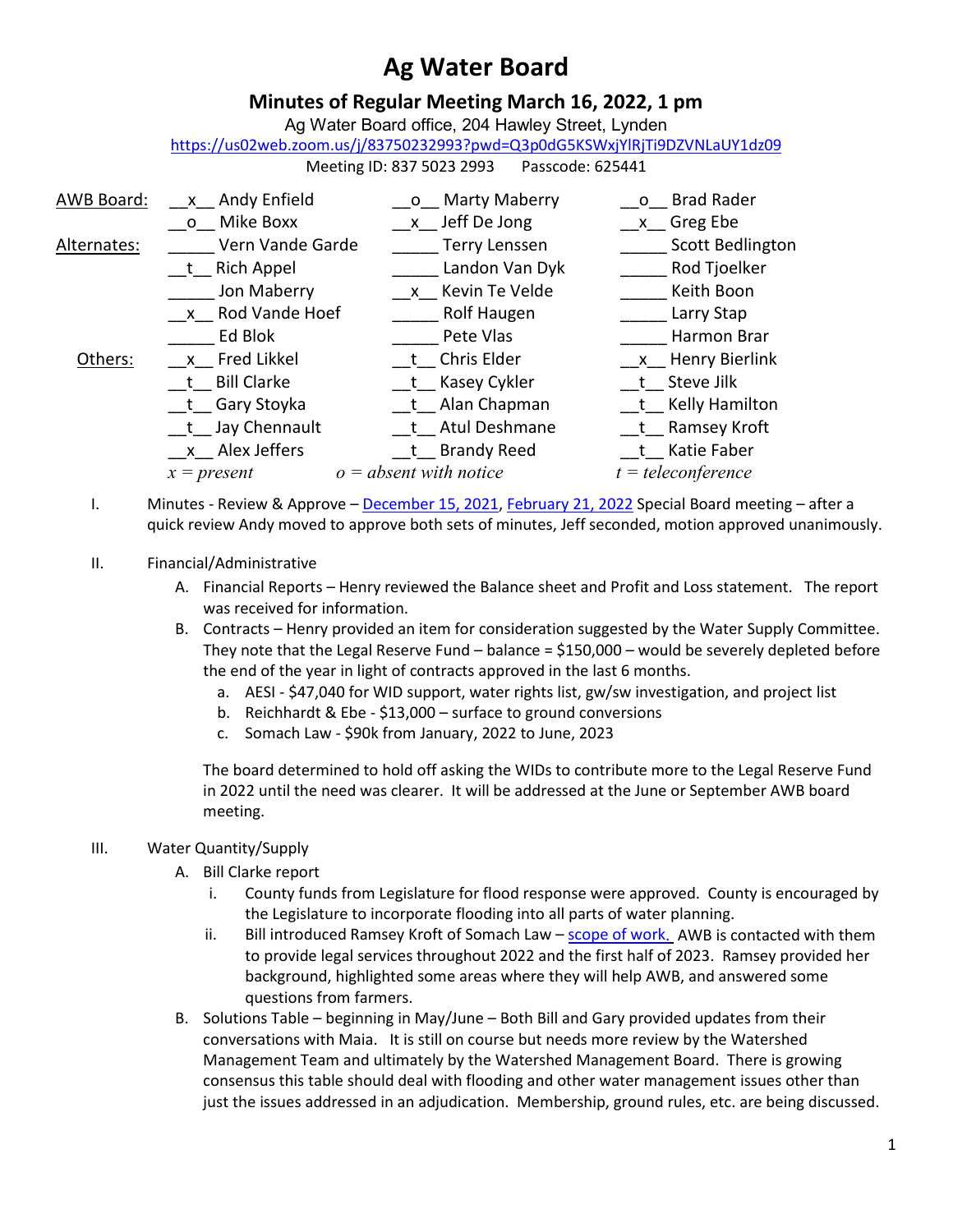- i. Project list for both WIDs and AWB to be presented at this table as advised by the facilitators.
- ii. Involvement of the federal agencies is also in development.
- C. AESI support
	- Water rights list for each WID targets ID'd by WIDs While each WID is working on their target list to ensure few rights are lost in an adjudication the AWB is working with the WIDs to develop a range of options that could be presented to water right holders in which the WIDs could help them defend these rights.
		- o Menu of options and strategy to contact water right holders
- D. Drainage Based Management
	- i. South Fork Targets and Actions report nearing completion.
	- ii. Workshop in Drayton and Bertrand in development, likely in April or May.
- E. Streamflow Restoration Grant application surface to ground conversions, gw model testing grant application was submitted. Expect to hear if successful this summer.
- F. Stream Augmentation project in Dakota Creek finish current Streamflow grant Ecology has contacted us about a meeting concerning the water right application submitted for this project. It is doubtful all the red tape will be in place for augmentation this summer. Looking to complete it in 2023.

## IV. Water Quality/Drainage/Flood

- A. Quality update Fred noted each of these reports have been presented to the WIDs earlier this month. Test results have been good overall.
- B. DNA Project funds approved by WIDs for more sampling David has submitted one sample for analysis but the results were not nearly as clear as we would have hoped.
- C. Update 5-year programmatic HPA permits Frank will be helping each of the WIDs renew their permits over the next 2 years.
- D. Interlocal Agreement on stormwater BWID, NLWID, Lynden Willamette Partnership is helping to facilitate. Initial work is in the west Lynden industrial area.
- E. Implications of recent flooding on water policy Fred has been part of numerous meetings now that the flood discussion has moved from emergency response to planning for how to fix infrastructure to alleviate the disaster in the future. Rep. Shewmake is hosting a discussion later today. Henry will forward the invite.

## V. Communication/Education

- A. Media Relations report Fred noted that a white paper and accompanying video outlining a positive approach to water management was being release by Family Farmers in the next days.
- B. AWB flyer responses to letter to landowners concerning rate increases Henry reported only a few calls and the next result of most of them were commending the boards for their proactive work.
- C. Water Education workshop in lieu of a Farmer Rally this spring Family Farmers is working on developing a workshop for farmers to provide them information preparing them for a water rights adjudication. It would involve Bill and Somach Law and is likely in the late May – mid June window.
- D. Meeting guests were invited to ask questions or provide comments. Kasey reiterated Ecology's commitment to collaborative solutions and involvement in the Solutions Table. Atul and Steve for the PUD encouraged the board to rely on the PUD as a partner in this work. Brandy introduced herself as the new WCD Manager.

## VI. Adjournment - Next Meetings

Rich adjourned the meeting at 1:58. Next meeting is June  $15<sup>th</sup>$ .